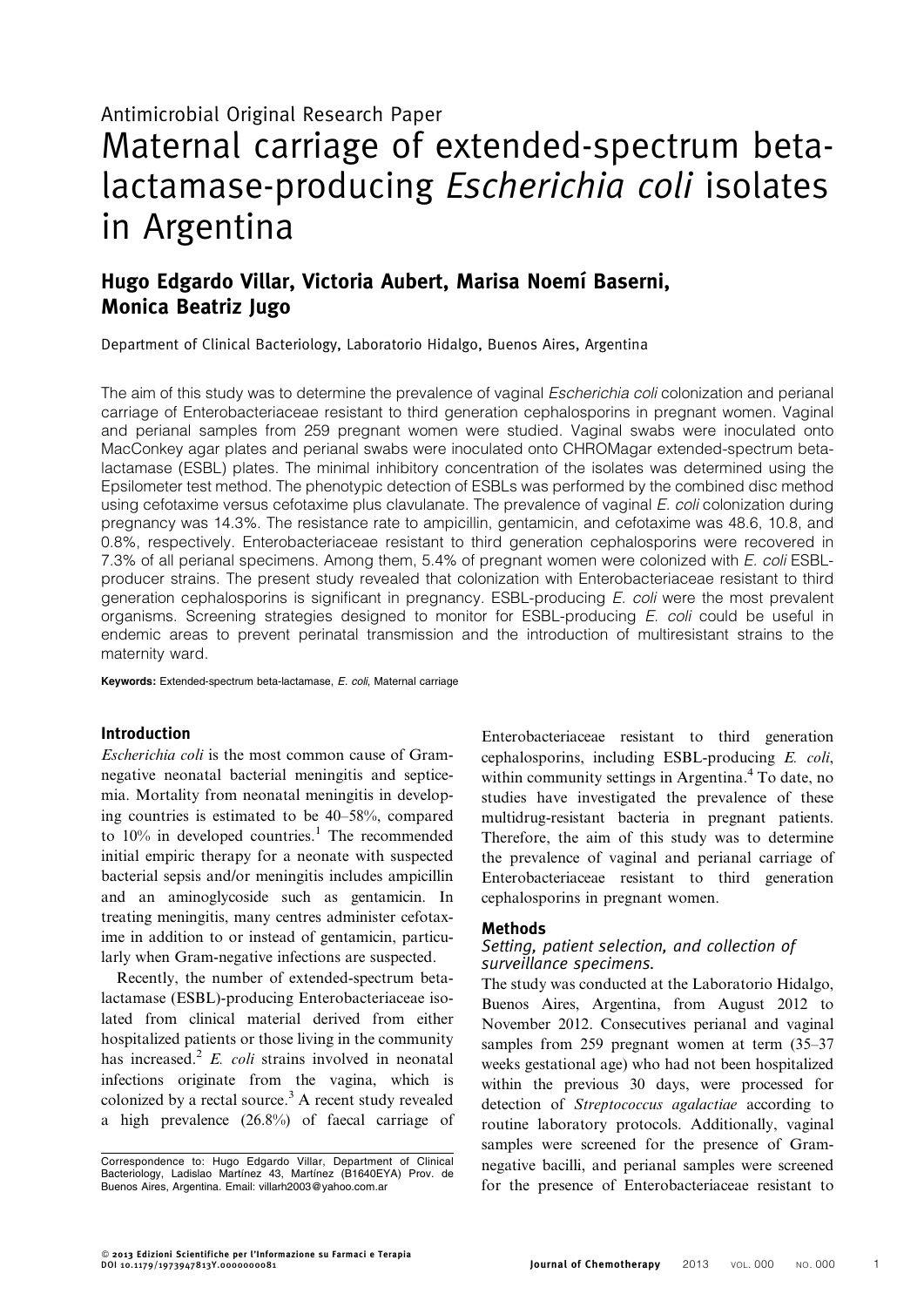third generation cephalosporins. Briefly, vaginal swabs were inoculated onto MacConkey agar plates and perianal swabs were inoculated onto CHROMagar ESBL (CHROMagar Company, Paris, France) plates, which were incubated for 48 hours at  $35^{\circ}$ C in aerobiosis. All colonies obtained were selected for subsequent characterization.

# Identification and antimicrobial susceptibility testing of Enterobacteriaceae

The API 20 E system (bioMérieux, Marcy l'Étoile) was used for the biochemical identification of all Enterobacteriaceae.

Antimicrobial susceptibility testing of all isolates was performed using the Kirby–Bauer disk diffusion method. The minimal inhibitory concentration (MIC) of each isolate was determined using the Epsilometer test (AB Biodisk, Solna, Sweden).

For phenotypic detection of ESBL, an overnight culture suspension of the test isolate, adjusted to 0.5 McFarland's standard, was inoculated onto the surface of a Mueller Hinton agar plate. Cefotaxime  $(30 \mu g)$  and cefotaxime-clavulanic acid (30 mg/10 mg) disks were placed 20 mm apart on the agar. Similarly, ceftazidime (30  $\mu$ g) and ceftazidime-clavulanic acid (30  $\mu$ g/10  $\mu$ g) disks were placed 20 mm apart. Plates were incubated for 24 hours at  $37^{\circ}$ C, and an increase of 5 mm or more in the zone diameter for an antimicrobial agent tested in combination with clavulanic acid versus its zone when tested alone was interpreted as a positive result for ESBL production.<sup>5</sup>

Phenotypic detection of ESBLs in isolates harboring AmpC beta-lactamases was detected using the diffusion synergy test with cefepime  $(30 \mu g)$  and amoxicillin-clavulanic acid (20  $\mu$ g/10  $\mu$ g).<sup>6</sup>

Strains hyperproducing AmpC beta-lactamases were suspected when a MIC  $\geq 16$  µg/ml for cefoxitin, a MIC  $\geq 16$  µg/ml for cefotaxime, and a negative ESBL test were observed.

### Results

Of the 259 vaginal samples analysed, 48 (18.5%) yielded Enterobacteriaceae strains, 37 (14.3%) of which were  $E$ . coli, seven  $(2.7\%)$  were *Proteus* mirabilis, three (1.2%) were Klebsiella pneumoniae, and one (0.4%) was Enterobacter cloacae. The resistance rate of E. coli to ampicillin and gentamicin was 48.6 and 10.8%, respectively. Resistance to third generation cephalosporins was observed in two E. coli isolates (0.8% of all vaginal specimens) and this was due to the presence of ESBLs.

Of the 259 rectal samples, 27 yielded Gramnegative bacilli on CHROMagar ESBL plates. Overall, 19 samples (7.3% of all perianal specimens) yielded Enterobacteriaceae resistant to third generation cephalosporins. Species distribution, MIC values, and phenotypic characterization of betalactamases are shown in Table 1. E. coli represented the majority (78.9%) of the isolates recovered. A total of 14 E. coli ESBL-producers (from 5.4% of the pregnant women) were isolated and all of them had

|                                 | Table 1 Characteristics of 19 Enterobacteriaceae strains recovered from CHROMagar ESBL plates that are resistant to |  |  |  |  |  |
|---------------------------------|---------------------------------------------------------------------------------------------------------------------|--|--|--|--|--|
| third generation cephalosporins |                                                                                                                     |  |  |  |  |  |

|                    |             | MIC (µq/ml) |            |                |                            | Detection of ESBL  |         |                                                      |  |  |
|--------------------|-------------|-------------|------------|----------------|----------------------------|--------------------|---------|------------------------------------------------------|--|--|
| Isolate            |             | <b>CTX</b>  | <b>CAZ</b> | <b>FEP</b>     | Hyperproduction<br>of AmpC | <b>CTXCL/CTX</b>   | FEP-AMC | Resistance to antibiotics<br>other than beta-lactams |  |  |
| VI/PI 1            | E. coli     | >256        | 4          | 8              |                            | $^{+}$             | $^{+}$  | NA-CIP-SXT-TET-CHL                                   |  |  |
| VI/PI <sub>2</sub> | E. coli     | 64          |            | 4              |                            | $^+$               | $^+$    | NA-SXT-TET                                           |  |  |
| PI3                | E. coli     | 64          | 0.25       | $\overline{c}$ |                            | $^+$               | $^+$    | NA-CIP                                               |  |  |
| PI 4               | E. coli     | >256        | 4          | 16             |                            | $\hspace{0.1mm} +$ | $^+$    | NA-CIP-SXT-TET-CHL                                   |  |  |
| PI 5               | E. coli     | >256        | 2          | 16             |                            | $^+$               | $^+$    | <b>TET</b>                                           |  |  |
| PI 6               | E. coli     | 128         |            | 4              |                            | $^+$               | $^+$    | NA-TET                                               |  |  |
| PI <sub>7</sub>    | E. coli     | 128         |            | 2              |                            | $+$                | $^+$    | <b>TET-CHL</b>                                       |  |  |
| PI <sub>8</sub>    | E. coli     | >256        | 2          | 8              |                            | $^+$               | $^+$    | SXT-TET                                              |  |  |
| <b>PI</b> 9        | E. coli     | 32          |            | 2              |                            | $^+$               | $^+$    |                                                      |  |  |
| PI 10              | E. coli     | 32          |            | 2              |                            | $^{+}$             | $^{+}$  | SXT-TET-CHL                                          |  |  |
| PI 11              | E. coli     | >256        |            | 8              |                            | $^{+}$             | $^+$    | NA-SXT-TET                                           |  |  |
| PI 12              | E. coli     | 16          | 16         | 0.125          | $+$                        |                    |         | NA-SXT-TET                                           |  |  |
| PI 13              | E. coli     | 32          | 0.5        | 2              |                            | $^{+}$             | $^{+}$  |                                                      |  |  |
| PI 14              | E. coli     | 64          |            | 2              |                            | $^{+}$             | $^{+}$  | NA-SXT-TET                                           |  |  |
| PI 15              | E. coli     | 128         |            | 2              |                            | $^{+}$             | $^+$    |                                                      |  |  |
| PI 16              | E. cloacae  | 16          | 4          |                | $+$                        |                    |         |                                                      |  |  |
| <b>PI 17</b>       | E. cloacae  | >256        | >256       | 16             | $^+$                       |                    | $^{+}$  | NA-CIP-SXT-TET-CHL-GM                                |  |  |
| PI 18              | C. freundii | >256        | >256       | 2              | $\hspace{0.1mm} +$         |                    |         |                                                      |  |  |
| PI 19              | C. koseri   | >256        | 0.5        | 0.5            |                            | $^+$               | $^{+}$  |                                                      |  |  |

CAZ, ceftazidime; CHL,chloranfenicol; CIP, ciprofloxacin; CTX, cefotaxime; FEP, cefepime; GM, gentamicin; NA, nalidixic acid; SXT, trimethoprim/sulfamethoxazole; TET, tetracycline.

VI/PI,vaginal and perianal isolate; PI, perianal isolate.

CTXCL/CTX,  $\geq$ 5-mm increase in the zone diameter for cefotaxime which were tested in combination with clavulanic acid vs. its zone when tested alone; FEP-AMC, synergy test with cefepime and amoxicilina clavulanic acid.

Hyperproduction of AmpC, MIC $\geq$  16  $\mu$ g/ml for cefoxitin, and cefotaxime with a negative ESBL test.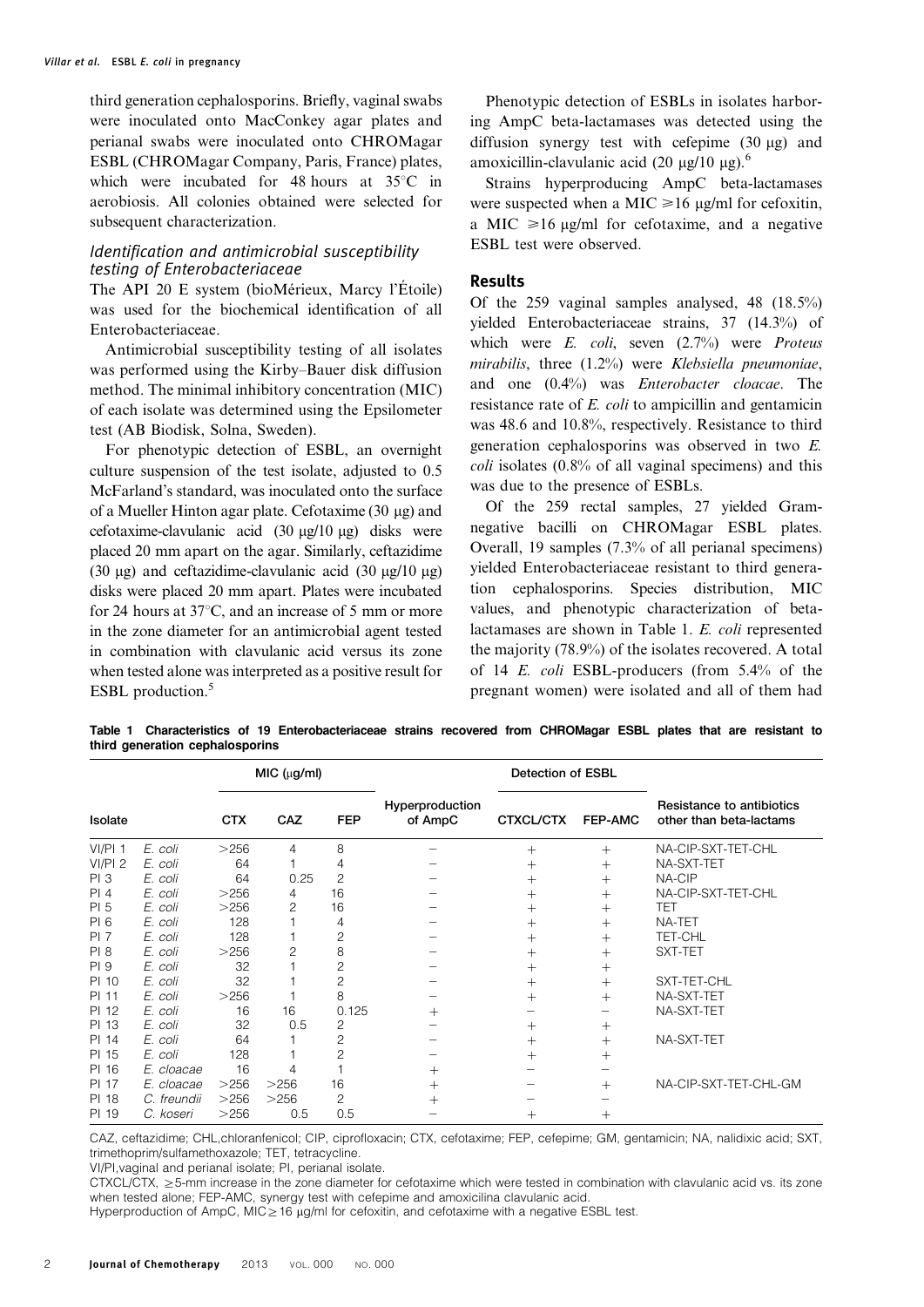MIC values for cefotaxime at least 32 times higher than those for ceftazidime, suggesting that they expressed a cefotaximase-type enzyme. The frequency of co-resistance among the E. coli ESBL-producing isolates was as follows: 71.4% were resistant to tetracycline; 50.0% were resistant to nalidixic acid; 21.4% were resistant to ciprofloxacin; 50.0% were resistant to trimethoprim sulfamethoxazole; 28.6% were resistant to chloramphenicol; and none were resistant to gentamicin and nitrofurantoin. Notably, three out of the  $14$  ESBL-producing E. coli were fully susceptible to non-beta-lactam antibiotics. An ESBLproducing E. cloacae strain was detected using the diffusion synergy test with cefepime and amoxicillinclavulanic acid, and an ESBL-producing Citrobacter koseri strain with a similar phenotype to E. coli was recovered.

### **Discussion**

The prevalence of vaginal E. coli colonization during pregnancy in the present study was 14.3%. The rate of colonization was similar in other studies and ranged from 7 to 19.9%.<sup>7–10</sup> Perinatal antibiotic usage was not associated with changes in resistance rates of E. coli and other pathogens. $^{11}$  The high rate of resistance to ampicillin (48.3%) and gentamicin (10.8%) in vaginal E. coli isolates likely reflects the increasing prevalence of E. coli resistant to antibiotics in Argentina, where the levels of resistance of ambulatory isolates to ampicillin and gentamicin ranged from 53 to 75% and from 7 to 18%, respectively.<sup>12</sup>

In the present study, a significant number of pregnant women were colonized with Enterobacteriaceae resistant to third generation cephalosporins (7.3%). ESBLproducing E. coli (found in 5.4% of the pregnant women) was the most prevalent organism. To our knowledge, no studies have determined the prevalence of vaginal or perianal colonization with multidrugresistant bacteria in this population.

In 2008, Boyer-Mariotte et al.<sup>13</sup> reported a case of fatal neonatal meningitis caused by a CTX-M-15 producing E. coli strain. Meningitis caused by ESBLproducing E. coli via mother-to-neonate transmission was confirmed.<sup>14</sup> In addition, the introduction of community-acquired ESBL-producing strains into hospitals has been demonstrated.<sup>15,16</sup> Molecular characterization of the enzymes expressed by these bacteria was not performed in our study. However, the MIC values for cefotaxime and ceftazidime suggest that these strains produced a cefotaximasetype enzyme.

It is clear that a general screening of pregnant women for S. agalactiae is required. However, there are no recommendations for the screening of E. coli, probably because it is assumed that E. coli strains within community settings are fully susceptible to third generation cephalosphorins. The prevalence of neonatal meningitis in Argentina caused by third-generationcephalosporin-resistant E. coli is unknown. High resistance rates to third-generation cephalosporins were detected among Gram-negative bacilli isolated from Latin American medical centers enrolled in the SENTRY Antimicrobial Surveillance Programs. ESBL rates were 18.1% among E. coli and 60.4% among Klebsiella spp. from Argentina.<sup>17</sup> Further studies are necessary to identify risk factors for the acquisition of third-generation-cephalosporin-resistant Enterobacteriaceae in pregnant women. A recent study of healthy participants attending an infection control symposium showed that pet animals and foreign travel are risk factors for colonization with ESBL-producing E. coli. <sup>18</sup> Screening strategies designed to monitor for ESBL-producing E. coli are not recommended in all pregnant women. In spite of this, these strategies could be useful in endemic areas to prevent perinatal transmission and the introduction of multiresistant strains to the maternity ward. In conclusion, the results of this study indicate that colonization with cefotaximeresistant E. coli is significant among pregnant women in Argentina. We believe that collecting and collating local epidemiological data is important if we are to track and monitor the spread of resistant strains in community settings.

#### References

- 1 Furyk JS, Swann O, Molyneux E. Systematic review: neonatal meningitis in the developing world. Trop Med Int Health. 2011;16:672–9
- 2 Cantón R, Novais A, Valverde A, Machado E, Peixe L, Baquero F, Coque TM. Prevalence and spread of extendedspectrum  $\beta$ -lactamase producing Enterobacteriaceae Europe  $C$ lin Microbiol Infect.  $2008:14:144-53$ .
- 3 Krohn MA, Thwin SS, Rabe LK, Brown Z, Hillier SL. Vaginal colonization by Escherichia coli as a risk factor for very low birth weight delivery and other perinatal complications. J Infect Dis. 1997;175:3606–10
- 4 Villar HE, Baserni MN, Jugo MB. Faecal carriage of extendedspectrum  $\beta$ -lactamase-producing Enterobacteriaceae and carbapenem-resistant Gram-negative bacilli within community settings in Argentina. J Infect Dev Ctries. 2012;in press.
- 5 Clinical and Laboratory Standards Institute. 2009. Performance standards for antimicrobial susceptibility testing. Nineteenth informational supplement, M100–S19. Wayne (PA): Clinical and Laboratory Standards Institute.
- 6 Bertona E, Radice M, Rodríguez CH, Barberis C, Vay C, Famiglietti A, et al. Caracterización fenotípica y genotípica de la resistencia enzimática a las cefalosporinas de tercera generación en Enterobacter spp. Rev Argent Microbiol. 2005;37:203–8.
- 7 Krohn MA, Thwin SS, Rabe LK, Brown Z, Hillier SL. Vaginal colonization by Escherichia coli as a risk factor for very low birth weight delivery and other perinatal complications. J Infect Dis. 1997;175:606–10.
- 8 Amstey MS, Lewin E, Colaice J. Vaginal colonization with invasive Escherichia coli during pregnancy. Am J Obstet Gynecol. 1980;137(5):534–5.
- 9 Balaka B, Agbere AD, Baeta S, Kessie K, Assimadi K. Bacterial flora in the genital tract the last trimester of pregnancy. J Gynecol Obstet Biol Reprod. 2003;32:555–61.
- 10 Tameliene R, Barčaite E, Stoniene D, Buinauskiene J, Markūniene E, Kudrevičienė A, et al. Escherichia coli colonization in neonates: prevalence, perinatal transmission, antimicrobial susceptibility, and risk factors. Medicina (Kaunas). 2012;48:71–6.